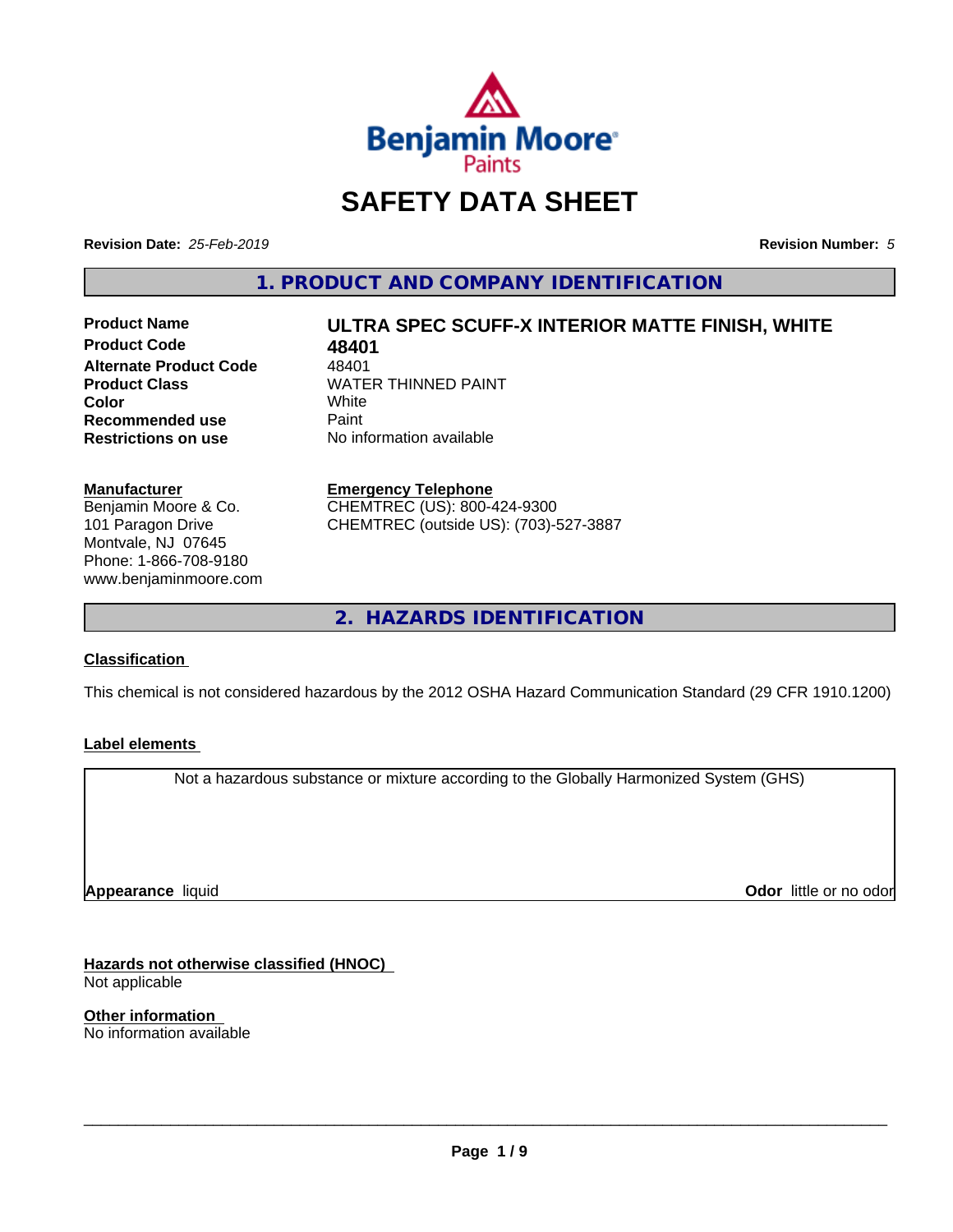# **3. COMPOSITION INFORMATION ON COMPONENTS**

\_\_\_\_\_\_\_\_\_\_\_\_\_\_\_\_\_\_\_\_\_\_\_\_\_\_\_\_\_\_\_\_\_\_\_\_\_\_\_\_\_\_\_\_\_\_\_\_\_\_\_\_\_\_\_\_\_\_\_\_\_\_\_\_\_\_\_\_\_\_\_\_\_\_\_\_\_\_\_\_\_\_\_\_\_\_\_\_\_\_\_\_\_

| <b>Chemical name</b>                                                         | CAS No.    | Weight-%    |
|------------------------------------------------------------------------------|------------|-------------|
| Titanium dioxide                                                             | 13463-67-7 | $20 - 25$   |
| Kaolin, calcined                                                             | 66402-68-4 | $-5$        |
| Propanoic acid, 2-methyl-, monoester with<br>2,2,4-trimethyl-1,3-pentanediol | 25265-77-4 | l - 5       |
| Silica, amorphous                                                            | 7631-86-9  | $-5$        |
| Sodium C14-C16 olefin sulfonate                                              | 68439-57-6 | $0.1 - 0.5$ |

|                                                                                  |               | <b>4. FIRST AID MEASURES</b>                                                                                                                 |  |
|----------------------------------------------------------------------------------|---------------|----------------------------------------------------------------------------------------------------------------------------------------------|--|
| <b>General Advice</b>                                                            |               | No hazards which require special first aid measures.                                                                                         |  |
| <b>Eye Contact</b>                                                               | physician.    | Rinse thoroughly with plenty of water for at least 15 minutes and consult a                                                                  |  |
| <b>Skin Contact</b>                                                              |               | Wash off immediately with soap and plenty of water while removing all<br>contaminated clothes and shoes.                                     |  |
| <b>Inhalation</b>                                                                |               | Move to fresh air. If symptoms persist, call a physician.                                                                                    |  |
| Ingestion                                                                        | if necessary. | Clean mouth with water and afterwards drink plenty of water. Consult a physician                                                             |  |
| <b>Most Important</b><br><b>Symptoms/Effects</b>                                 | None known.   |                                                                                                                                              |  |
| <b>Notes To Physician</b>                                                        |               | Treat symptomatically.                                                                                                                       |  |
|                                                                                  |               | 5. FIRE-FIGHTING MEASURES                                                                                                                    |  |
| <b>Suitable Extinguishing Media</b>                                              |               | Use extinguishing measures that are appropriate to local<br>circumstances and the surrounding environment.                                   |  |
| <b>Protective Equipment And Precautions For</b><br><b>Firefighters</b>           |               | As in any fire, wear self-contained breathing apparatus<br>pressure-demand, MSHA/NIOSH (approved or equivalent)<br>and full protective gear. |  |
| <b>Specific Hazards Arising From The Chemical</b>                                |               | Closed containers may rupture if exposed to fire or<br>extreme heat.                                                                         |  |
| <b>Sensitivity To Mechanical Impact</b>                                          |               | No                                                                                                                                           |  |
| <b>Sensitivity To Static Discharge</b><br>No                                     |               |                                                                                                                                              |  |
| <b>Flash Point Data</b><br>Flash Point (°F)<br>Flash Point (°C)<br><b>Method</b> |               | Not applicable<br>Not applicable<br>Not applicable                                                                                           |  |

**Flammability Limits In Air**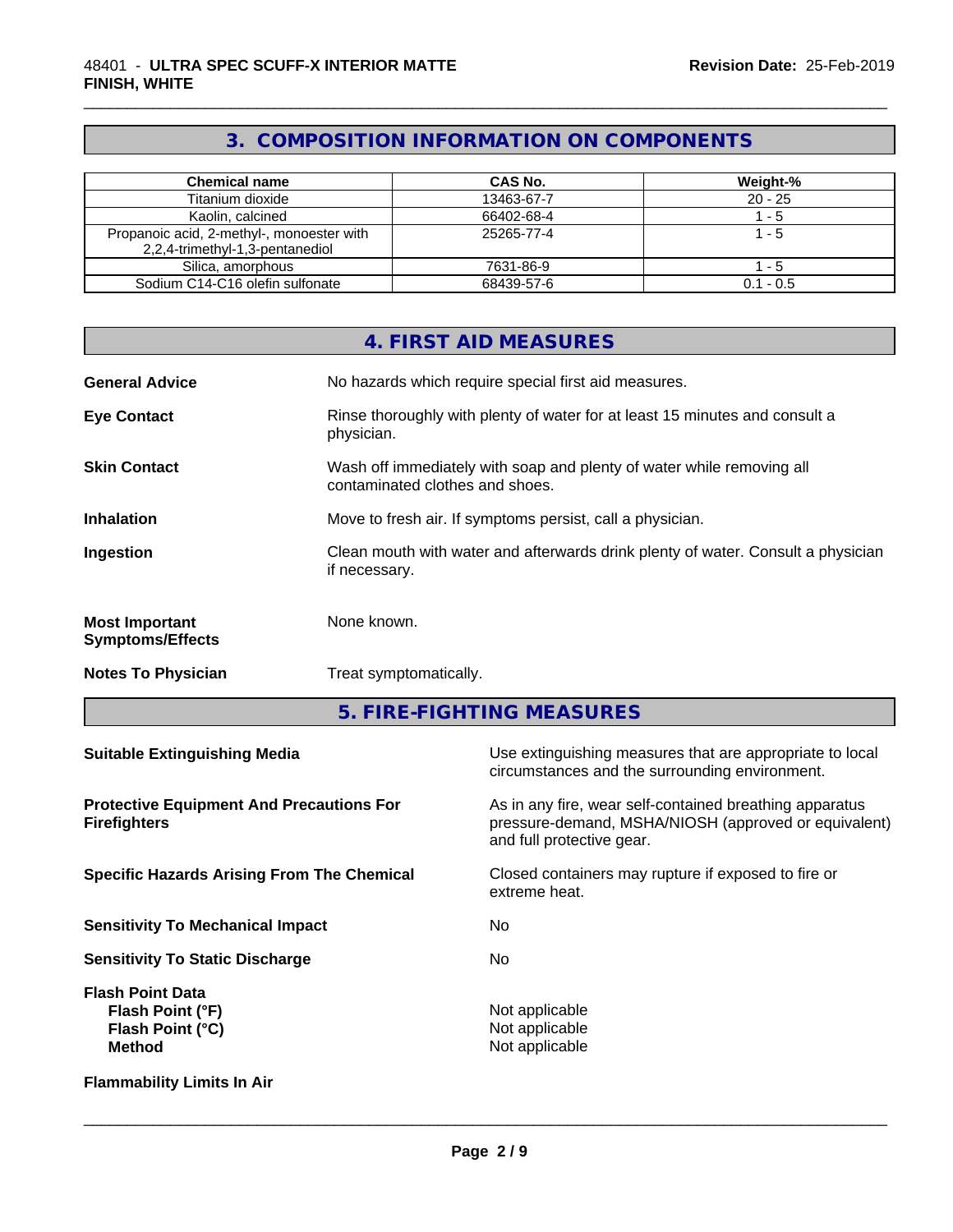#### **Lower flammability limit:** Not applicable **Upper flammability limit:** Not applicable

\_\_\_\_\_\_\_\_\_\_\_\_\_\_\_\_\_\_\_\_\_\_\_\_\_\_\_\_\_\_\_\_\_\_\_\_\_\_\_\_\_\_\_\_\_\_\_\_\_\_\_\_\_\_\_\_\_\_\_\_\_\_\_\_\_\_\_\_\_\_\_\_\_\_\_\_\_\_\_\_\_\_\_\_\_\_\_\_\_\_\_\_\_

**NFPA Health:** 1 **Flammability:** 0 **Instability:** 0 **Special:** Not Applicable

#### **NFPA Legend**

- 0 Not Hazardous
- 1 Slightly
- 2 Moderate
- 3 High
- 4 Severe

*The ratings assigned are only suggested ratings, the contractor/employer has ultimate responsibilities for NFPA ratings where this system is used.*

*Additional information regarding the NFPA rating system is available from the National Fire Protection Agency (NFPA) at www.nfpa.org.*

#### **6. ACCIDENTAL RELEASE MEASURES**

| <b>Personal Precautions</b>      | Avoid contact with skin, eyes and clothing. Ensure adequate ventilation.                                                                                                         |
|----------------------------------|----------------------------------------------------------------------------------------------------------------------------------------------------------------------------------|
| <b>Other Information</b>         | Prevent further leakage or spillage if safe to do so.                                                                                                                            |
| <b>Environmental precautions</b> | See Section 12 for additional Ecological Information.                                                                                                                            |
| <b>Methods for Cleaning Up</b>   | Soak up with inert absorbent material. Sweep up and shovel into suitable<br>containers for disposal.                                                                             |
|                                  | 7. HANDLING AND STORAGE                                                                                                                                                          |
| <b>Handling</b>                  | Avoid contact with skin, eyes and clothing. Avoid breathing vapors, spray mists or<br>sanding dust. In case of insufficient ventilation, wear suitable respiratory<br>equipment. |
| <b>Storage</b>                   | Keep container tightly closed. Keep out of the reach of children.                                                                                                                |
| <b>Incompatible Materials</b>    | No information available                                                                                                                                                         |
|                                  |                                                                                                                                                                                  |

**8. EXPOSURE CONTROLS/PERSONAL PROTECTION**

#### **Exposure Limits**

| Chemical name     | <b>ACGIH TLV</b>                                                                                           | <b>OSHA PEL</b>           |
|-------------------|------------------------------------------------------------------------------------------------------------|---------------------------|
| Titanium dioxide  | 10 mg/m $3$ - TWA                                                                                          | 15 mg/m $3$ - TWA         |
| Kaolin, calcined  | 5 mg/m <sup>3</sup> - TWA 0.02 mg/m <sup>3</sup> - TWA<br>$0.1 \text{ mg/m}^3$ - TWA<br>10 mg/m $3$ - STEL | 5 mg/m <sup>3</sup> - TWA |
| Silica, amorphous | N/E                                                                                                        | 20 mppcf - TWA            |

#### **Legend**

ACGIH - American Conference of Governmental Industrial Hygienists Exposure Limits OSHA - Occupational Safety & Health Administration Exposure Limits N/E - Not Established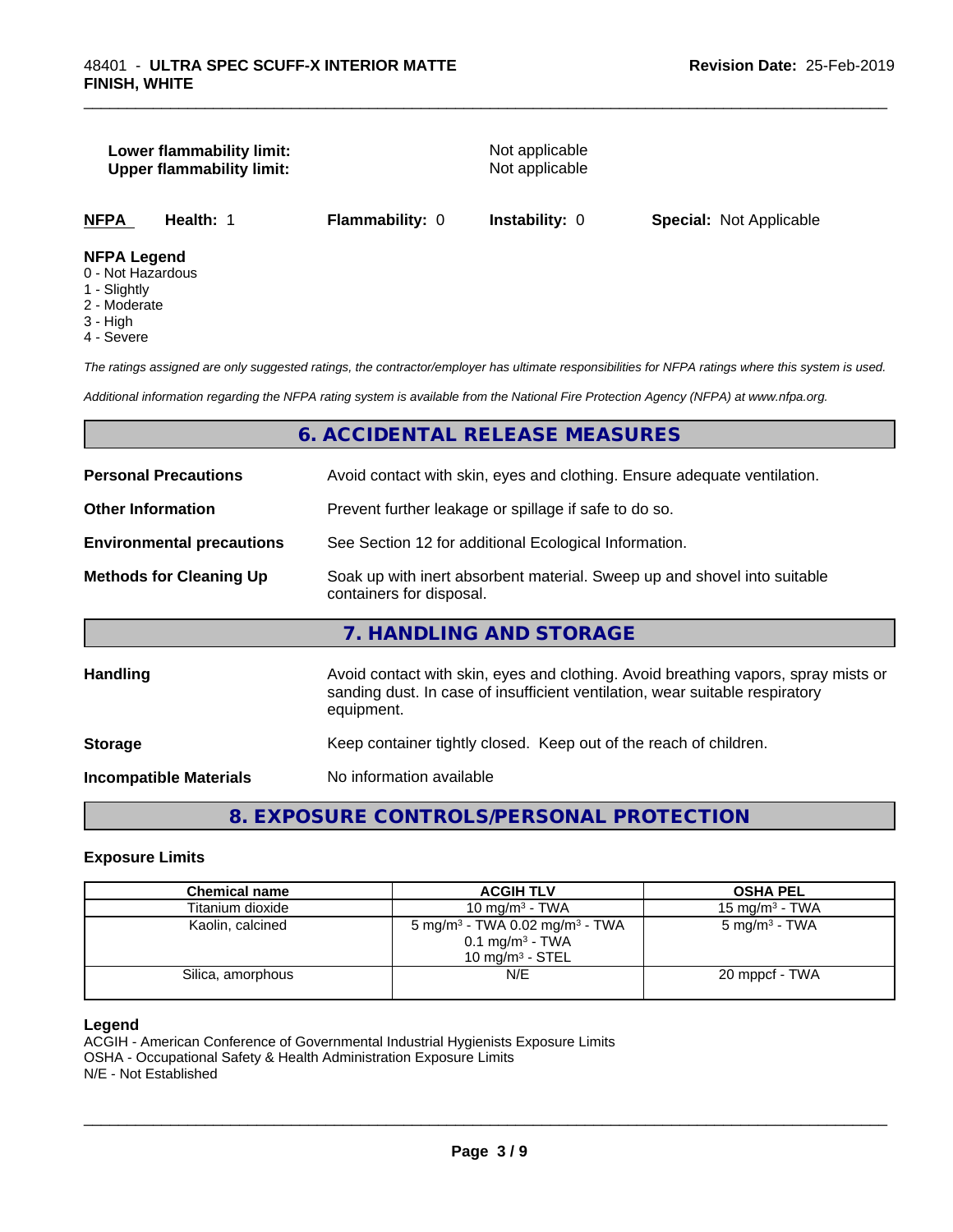| <b>Engineering Measures</b>          | Ensure adequate ventilation, especially in confined areas.               |  |  |
|--------------------------------------|--------------------------------------------------------------------------|--|--|
| <b>Personal Protective Equipment</b> |                                                                          |  |  |
| <b>Eye/Face Protection</b>           | Safety glasses with side-shields.                                        |  |  |
| <b>Skin Protection</b>               | Protective gloves and impervious clothing.                               |  |  |
| <b>Respiratory Protection</b>        | In case of insufficient ventilation wear suitable respiratory equipment. |  |  |
| <b>Hygiene Measures</b>              | Avoid contact with skin, eyes and clothing. Remove and wash contaminated |  |  |

clothing before re-use. Wash thoroughly after handling.

\_\_\_\_\_\_\_\_\_\_\_\_\_\_\_\_\_\_\_\_\_\_\_\_\_\_\_\_\_\_\_\_\_\_\_\_\_\_\_\_\_\_\_\_\_\_\_\_\_\_\_\_\_\_\_\_\_\_\_\_\_\_\_\_\_\_\_\_\_\_\_\_\_\_\_\_\_\_\_\_\_\_\_\_\_\_\_\_\_\_\_\_\_

# **9. PHYSICAL AND CHEMICAL PROPERTIES**

| Appearance                           | liquid                   |
|--------------------------------------|--------------------------|
| Odor                                 | little or no odor        |
| <b>Odor Threshold</b>                | No information available |
| Density (Ibs/gal)                    | $10.5 - 10.9$            |
| <b>Specific Gravity</b>              | $1.26 - 1.31$            |
| pH                                   | No information available |
| <b>Viscosity (cps)</b>               | No information available |
| Solubility(ies)                      | No information available |
| <b>Water solubility</b>              | No information available |
| <b>Evaporation Rate</b>              | No information available |
| Vapor pressure @20 °C (kPa)          | No information available |
| Vapor density                        | No information available |
| Wt. % Solids                         | $50 - 60$                |
| Vol. % Solids                        | $35 - 45$                |
| Wt. % Volatiles                      | $40 - 50$                |
| Vol. % Volatiles                     | $55 - 65$                |
| <b>VOC Regulatory Limit (g/L)</b>    | < 100                    |
| <b>Boiling Point (°F)</b>            | 212                      |
| <b>Boiling Point (°C)</b>            | 100                      |
| <b>Freezing Point (°F)</b>           | 32                       |
| <b>Freezing Point (°C)</b>           | 0                        |
| Flash Point (°F)                     | Not applicable           |
| Flash Point (°C)                     | Not applicable           |
| <b>Method</b>                        | Not applicable           |
| <b>Flammability (solid, gas)</b>     | Not applicable           |
| <b>Upper flammability limit:</b>     | Not applicable           |
| Lower flammability limit:            | Not applicable           |
| <b>Autoignition Temperature (°F)</b> | No information available |
| <b>Autoignition Temperature (°C)</b> | No information available |
| Decomposition Temperature (°F)       | No information available |
| Decomposition Temperature (°C)       | No information available |
| <b>Partition coefficient</b>         | No information available |

# **10. STABILITY AND REACTIVITY**

**Reactivity Not Applicable** Not Applicable

**Chemical Stability Chemical Stability** Stable under normal conditions.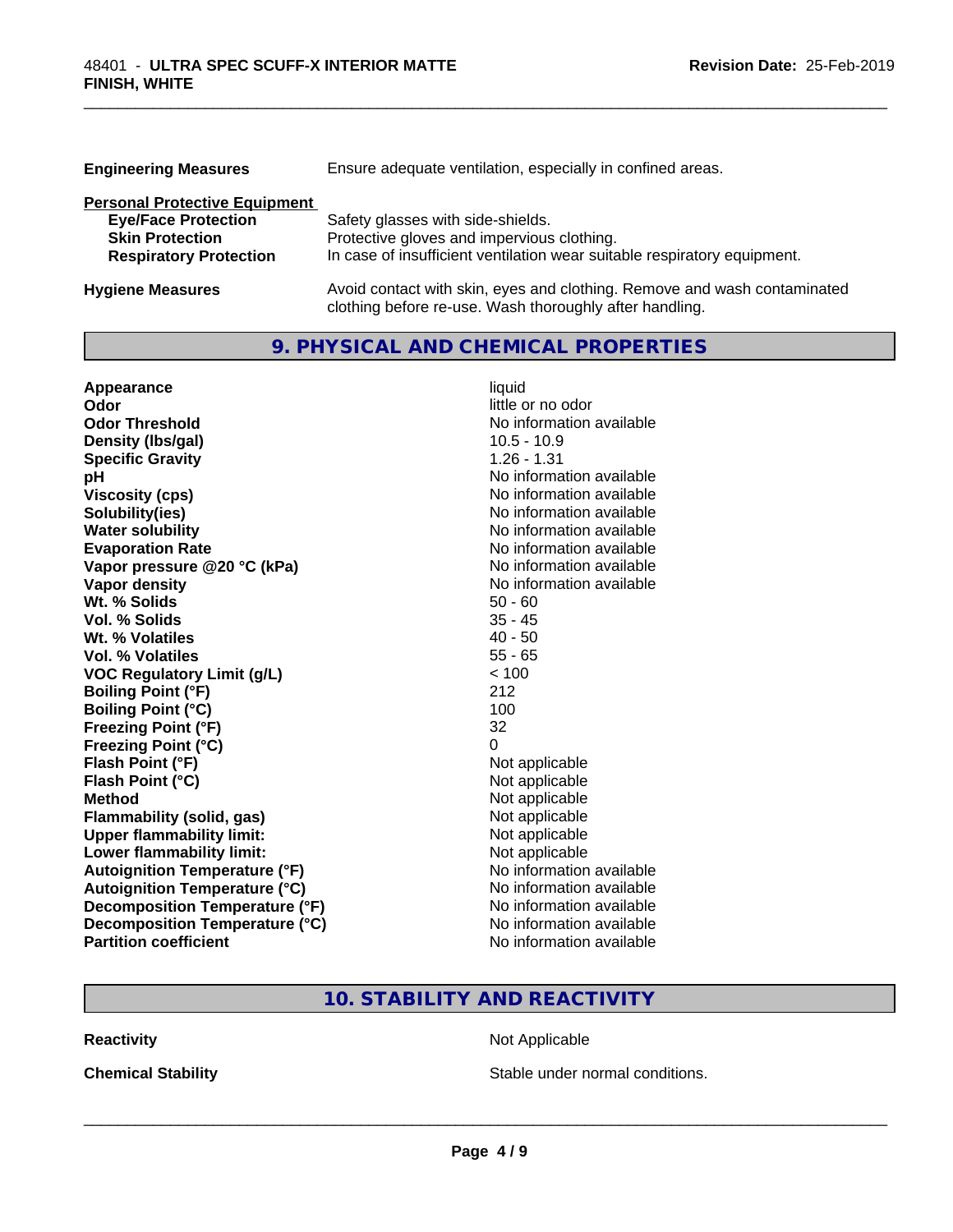| <b>Conditions to avoid</b>                                                                                                                                                                                                                                                                                                                                                                                                                                                                                                                                |                                                                                                                                                                                                                                                                                                                                                                                                                                         | Prevent from freezing.                                                                                                                                               |                        |  |
|-----------------------------------------------------------------------------------------------------------------------------------------------------------------------------------------------------------------------------------------------------------------------------------------------------------------------------------------------------------------------------------------------------------------------------------------------------------------------------------------------------------------------------------------------------------|-----------------------------------------------------------------------------------------------------------------------------------------------------------------------------------------------------------------------------------------------------------------------------------------------------------------------------------------------------------------------------------------------------------------------------------------|----------------------------------------------------------------------------------------------------------------------------------------------------------------------|------------------------|--|
| <b>Incompatible Materials</b>                                                                                                                                                                                                                                                                                                                                                                                                                                                                                                                             |                                                                                                                                                                                                                                                                                                                                                                                                                                         | No materials to be especially mentioned.                                                                                                                             |                        |  |
| <b>Hazardous Decomposition Products</b>                                                                                                                                                                                                                                                                                                                                                                                                                                                                                                                   |                                                                                                                                                                                                                                                                                                                                                                                                                                         | None under normal use.                                                                                                                                               |                        |  |
| Possibility of hazardous reactions                                                                                                                                                                                                                                                                                                                                                                                                                                                                                                                        |                                                                                                                                                                                                                                                                                                                                                                                                                                         | None under normal conditions of use.                                                                                                                                 |                        |  |
|                                                                                                                                                                                                                                                                                                                                                                                                                                                                                                                                                           |                                                                                                                                                                                                                                                                                                                                                                                                                                         | 11. TOXICOLOGICAL INFORMATION                                                                                                                                        |                        |  |
| <b>Product Information</b>                                                                                                                                                                                                                                                                                                                                                                                                                                                                                                                                |                                                                                                                                                                                                                                                                                                                                                                                                                                         |                                                                                                                                                                      |                        |  |
| Information on likely routes of exposure                                                                                                                                                                                                                                                                                                                                                                                                                                                                                                                  |                                                                                                                                                                                                                                                                                                                                                                                                                                         |                                                                                                                                                                      |                        |  |
| <b>Principal Routes of Exposure</b>                                                                                                                                                                                                                                                                                                                                                                                                                                                                                                                       | Eye contact, skin contact and inhalation.                                                                                                                                                                                                                                                                                                                                                                                               |                                                                                                                                                                      |                        |  |
| <b>Acute Toxicity</b>                                                                                                                                                                                                                                                                                                                                                                                                                                                                                                                                     |                                                                                                                                                                                                                                                                                                                                                                                                                                         |                                                                                                                                                                      |                        |  |
| <b>Product Information</b>                                                                                                                                                                                                                                                                                                                                                                                                                                                                                                                                | No information available                                                                                                                                                                                                                                                                                                                                                                                                                |                                                                                                                                                                      |                        |  |
| Symptoms related to the physical, chemical and toxicological characteristics                                                                                                                                                                                                                                                                                                                                                                                                                                                                              |                                                                                                                                                                                                                                                                                                                                                                                                                                         |                                                                                                                                                                      |                        |  |
| <b>Symptoms</b>                                                                                                                                                                                                                                                                                                                                                                                                                                                                                                                                           | No information available                                                                                                                                                                                                                                                                                                                                                                                                                |                                                                                                                                                                      |                        |  |
| Delayed and immediate effects as well as chronic effects from short and long-term exposure                                                                                                                                                                                                                                                                                                                                                                                                                                                                |                                                                                                                                                                                                                                                                                                                                                                                                                                         |                                                                                                                                                                      |                        |  |
| Eye contact<br><b>Skin contact</b><br><b>Inhalation</b><br>Ingestion<br><b>Sensitization</b><br><b>Neurological Effects</b><br><b>Mutagenic Effects</b><br><b>Reproductive Effects</b><br><b>Developmental Effects</b><br><b>Target organ effects</b><br><b>STOT - single exposure</b><br><b>STOT - repeated exposure</b><br>Other adverse effects<br><b>Aspiration Hazard</b><br><b>Numerical measures of toxicity</b><br>The following values are calculated based on chapter 3.1 of the GHS document<br><b>ATEmix (oral)</b><br><b>ATEmix (dermal)</b> | May cause slight irritation.<br>skin and cause irritation.<br>May cause irritation of respiratory tract.<br>No information available<br>No information available.<br>No information available.<br>No information available.<br>No information available.<br>No information available.<br>No information available.<br>No information available.<br>No information available.<br>No information available<br>30261 mg/kg<br>135099 mg/kg | Substance may cause slight skin irritation. Prolonged or repeated contact may dry<br>Ingestion may cause gastrointestinal irritation, nausea, vomiting and diarrhea. |                        |  |
| <b>Component Information</b>                                                                                                                                                                                                                                                                                                                                                                                                                                                                                                                              |                                                                                                                                                                                                                                                                                                                                                                                                                                         |                                                                                                                                                                      |                        |  |
| Chemical name<br>Titanium dioxide<br>13463-67-7                                                                                                                                                                                                                                                                                                                                                                                                                                                                                                           | Oral LD50<br>> 10000 mg/kg (Rat)                                                                                                                                                                                                                                                                                                                                                                                                        | Dermal LD50                                                                                                                                                          | <b>Inhalation LC50</b> |  |

\_\_\_\_\_\_\_\_\_\_\_\_\_\_\_\_\_\_\_\_\_\_\_\_\_\_\_\_\_\_\_\_\_\_\_\_\_\_\_\_\_\_\_\_\_\_\_\_\_\_\_\_\_\_\_\_\_\_\_\_\_\_\_\_\_\_\_\_\_\_\_\_\_\_\_\_\_\_\_\_\_\_\_\_\_\_\_\_\_\_\_\_\_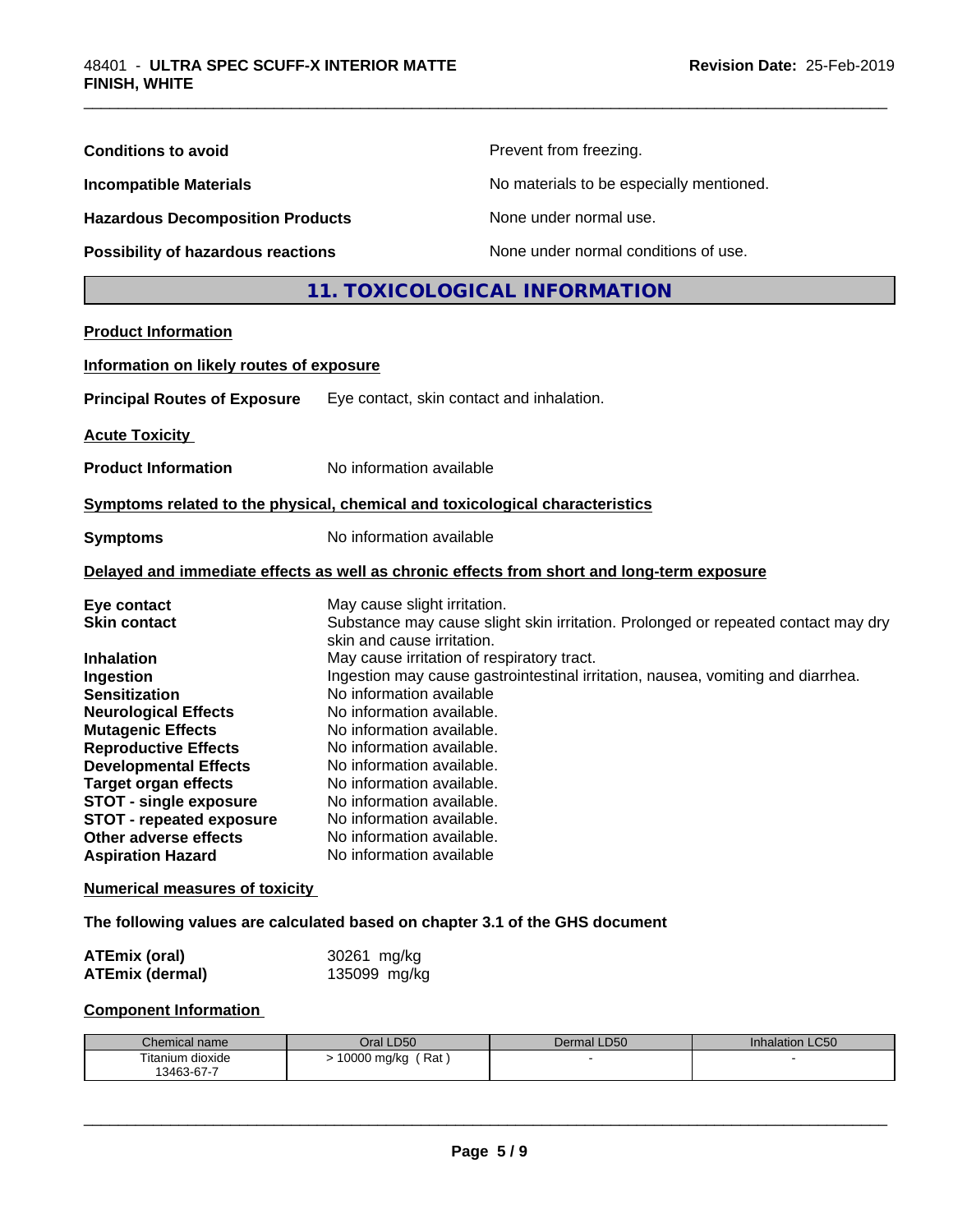#### 48401 - **ULTRA SPEC SCUFF-X INTERIOR MATTE FINISH, WHITE**

| Propanoic acid, 2-methyl-,<br>monoester with<br>2,2,4-trimethyl-1,3-pentanediol<br>25265-77-4 | $=$ 3200 mg/kg (Rat) | $> 15200$ mg/kg (Rat)   | $>$ 3.55 mg/L (Rat) 6 h |
|-----------------------------------------------------------------------------------------------|----------------------|-------------------------|-------------------------|
| Silica, amorphous<br>7631-86-9                                                                | $>$ 5000 mg/kg (Rat) | $>$ 2000 mg/kg (Rabbit) | $> 2.2$ mg/L (Rat) 1 h  |
| Sodium C14-C16 olefin sulfonate<br>68439-57-6                                                 | $= 2310$ mg/kg (Rat) | $= 6300$ mg/kg (Rabbit) |                         |

\_\_\_\_\_\_\_\_\_\_\_\_\_\_\_\_\_\_\_\_\_\_\_\_\_\_\_\_\_\_\_\_\_\_\_\_\_\_\_\_\_\_\_\_\_\_\_\_\_\_\_\_\_\_\_\_\_\_\_\_\_\_\_\_\_\_\_\_\_\_\_\_\_\_\_\_\_\_\_\_\_\_\_\_\_\_\_\_\_\_\_\_\_

#### **Carcinogenicity**

*The information below indicateswhether each agency has listed any ingredient as a carcinogen:.*

| <b>Chemical name</b>  | <b>IARC</b>                    | <b>NTP</b> | <b>OGH</b><br>∪אח |
|-----------------------|--------------------------------|------------|-------------------|
|                       | .<br>2B<br>: Human<br>Possible |            | Listed            |
| .<br>litanium dioxide | Carcinoɑen                     |            |                   |

• Although IARC has classified titanium dioxide as possibly carcinogenic to humans (2B), their summary concludes: "No significant exposure to titanium dioxide is thought to occur during the use of products in which titanium dioxide is bound to other materials, such as paint."

#### **Legend**

IARC - International Agency for Research on Cancer NTP - National Toxicity Program OSHA - Occupational Safety & Health Administration

**12. ECOLOGICAL INFORMATION**

## **Ecotoxicity Effects**

The environmental impact of this product has not been fully investigated.

#### **Product Information**

#### **Acute Toxicity to Fish**

No information available

#### **Acute Toxicity to Aquatic Invertebrates**

No information available

#### **Acute Toxicity to Aquatic Plants**

No information available

#### **Persistence / Degradability**

No information available.

#### **Bioaccumulation**

No information available.

#### **Mobility in Environmental Media**

No information available.

#### **Ozone**

No information available

#### **Component Information**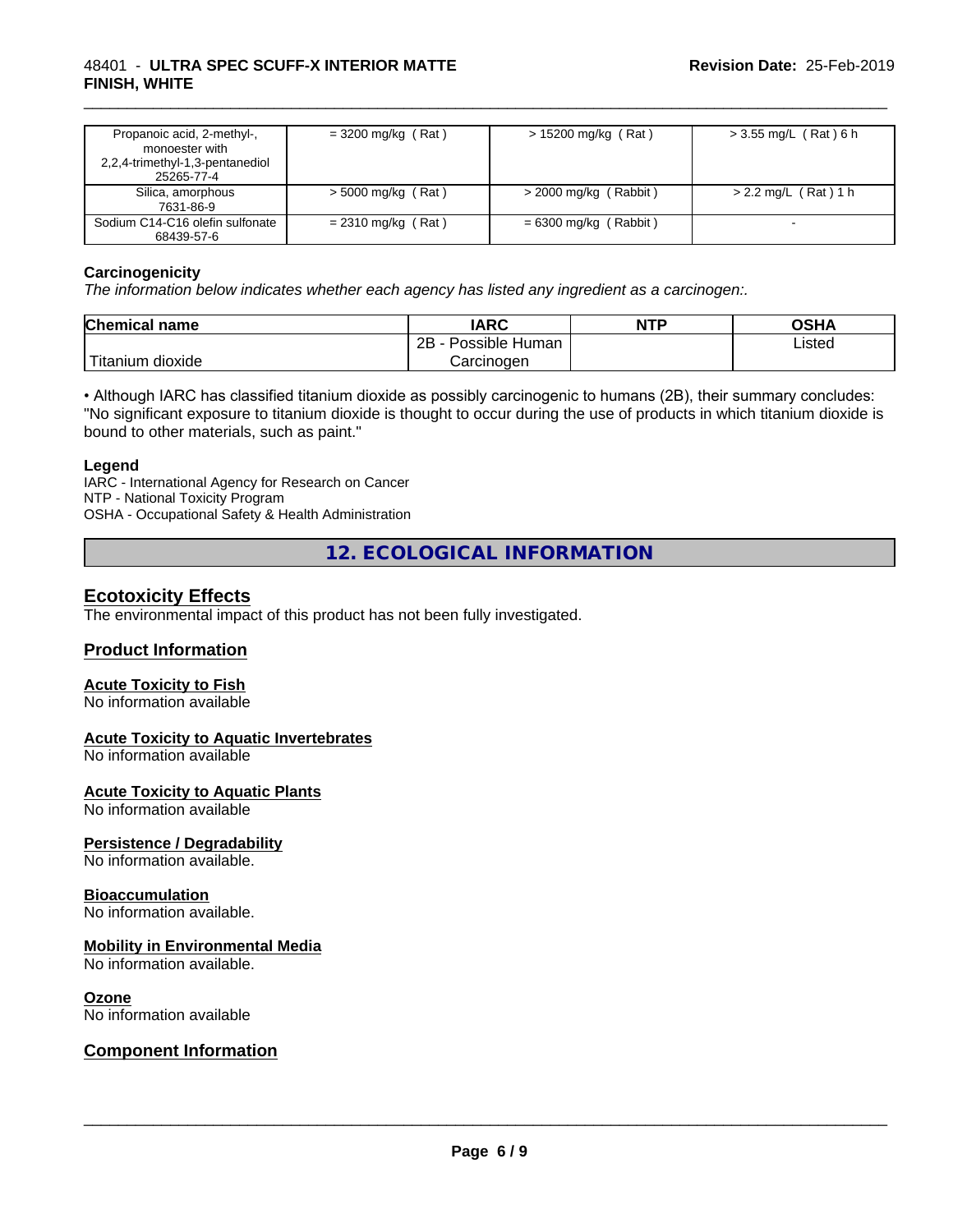#### **Acute Toxicity to Fish**

#### Titanium dioxide

 $LC50:$  > 1000 mg/L (Fathead Minnow - 96 hr.)

#### **Acute Toxicity to Aquatic Invertebrates**

No information available

#### **Acute Toxicity to Aquatic Plants**

No information available

|                              | 13. DISPOSAL CONSIDERATIONS                                                                                                                                                                                               |
|------------------------------|---------------------------------------------------------------------------------------------------------------------------------------------------------------------------------------------------------------------------|
| <b>Waste Disposal Method</b> | Dispose of in accordance with federal, state, and local regulations. Local<br>requirements may vary, consult your sanitation department or state-designated<br>environmental protection agency for more disposal options. |
|                              | 14. TRANSPORT INFORMATION                                                                                                                                                                                                 |
| <b>DOT</b>                   | Not regulated                                                                                                                                                                                                             |
| <b>ICAO/IATA</b>             | Not regulated                                                                                                                                                                                                             |
| <b>IMDG / IMO</b>            | Not regulated                                                                                                                                                                                                             |
|                              | 15. REGULATORY INFORMATION                                                                                                                                                                                                |

\_\_\_\_\_\_\_\_\_\_\_\_\_\_\_\_\_\_\_\_\_\_\_\_\_\_\_\_\_\_\_\_\_\_\_\_\_\_\_\_\_\_\_\_\_\_\_\_\_\_\_\_\_\_\_\_\_\_\_\_\_\_\_\_\_\_\_\_\_\_\_\_\_\_\_\_\_\_\_\_\_\_\_\_\_\_\_\_\_\_\_\_\_

# **International Inventories**

| <b>TSCA: United States</b> | Yes - All components are listed or exempt. |  |
|----------------------------|--------------------------------------------|--|
| <b>DSL: Canada</b>         | No - Not all of the components are listed. |  |
|                            | One or more component is listed on NDSL.   |  |

# **Federal Regulations**

| SARA 311/312 hazardous categorization |    |  |
|---------------------------------------|----|--|
| Acute health hazard                   | Nο |  |
| Chronic Health Hazard                 | No |  |
| Fire hazard                           | No |  |
| Sudden release of pressure hazard     | Nο |  |
| Reactive Hazard                       | No |  |

#### **SARA 313**

Section 313 of Title III of the Superfund Amendments and Reauthorization Act of 1986 (SARA). This product contains a chemical or chemicals which are subject to the reporting requirements of the Act and Title 40 of the Code of Federal Regulations, Part 372: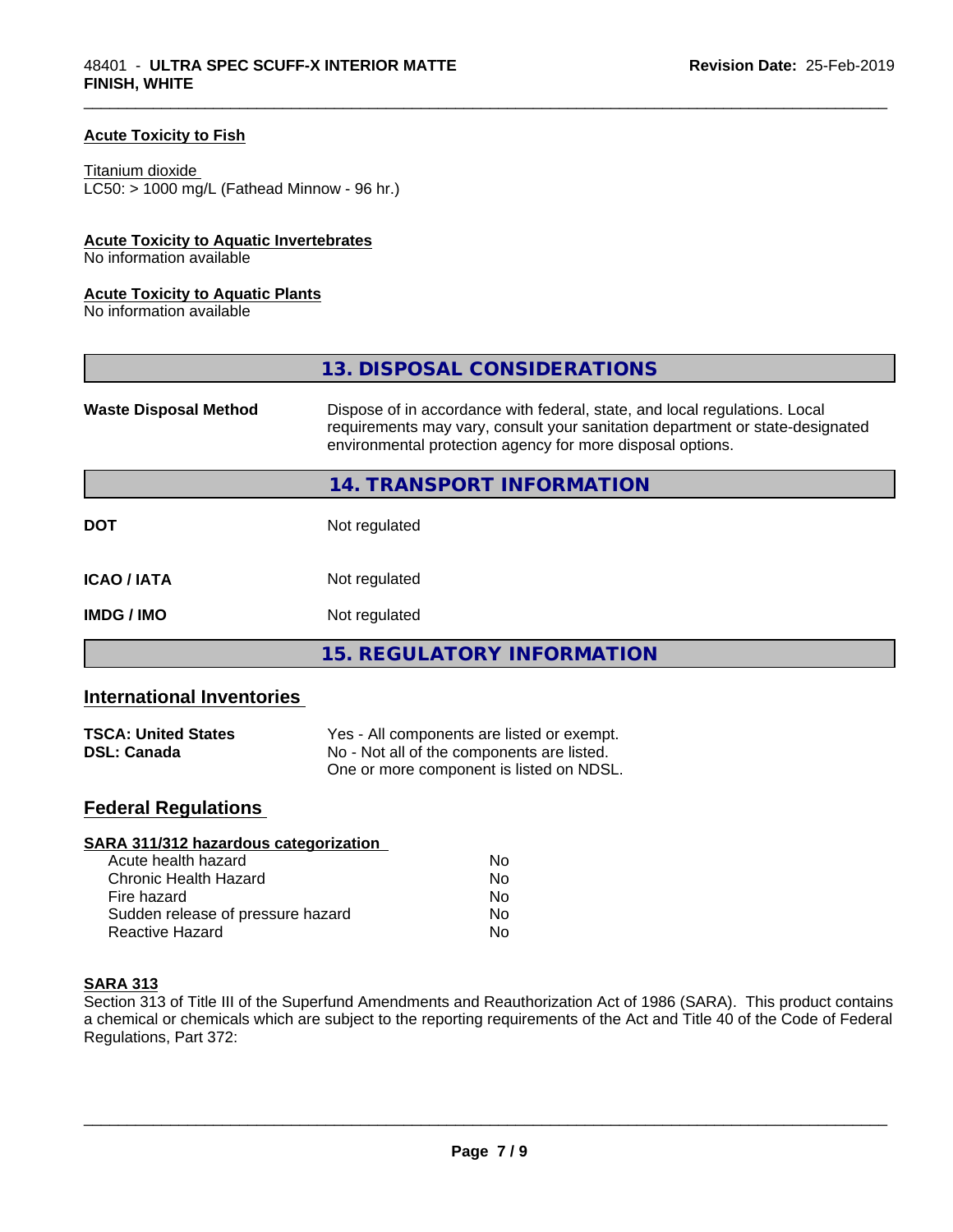| <b>Chemical name</b> | CAS No.    | Weight-% | <b>CERCLA/SARA 313</b><br>(de minimis concentration) |
|----------------------|------------|----------|------------------------------------------------------|
| Kaolin, calcined     | 66402-68-4 | - 5      |                                                      |

\_\_\_\_\_\_\_\_\_\_\_\_\_\_\_\_\_\_\_\_\_\_\_\_\_\_\_\_\_\_\_\_\_\_\_\_\_\_\_\_\_\_\_\_\_\_\_\_\_\_\_\_\_\_\_\_\_\_\_\_\_\_\_\_\_\_\_\_\_\_\_\_\_\_\_\_\_\_\_\_\_\_\_\_\_\_\_\_\_\_\_\_\_

#### **Clean Air Act,Section 112 Hazardous Air Pollutants (HAPs) (see 40 CFR 61)**

This product contains the following HAPs:

*None*

# **US State Regulations**

#### **California Proposition 65**

**1** WARNING: Cancer and Reproductive Harm– www.P65warnings.ca.gov

#### **State Right-to-Know**

| <b>Chemical name</b> | <b>Massachusetts</b> | <b>New Jersey</b> | Pennsylvania |
|----------------------|----------------------|-------------------|--------------|
| Titanium dioxide     |                      |                   |              |
| Kaolin, calcined     |                      |                   |              |
| Silica, amorphous    |                      |                   |              |

#### **Legend**

X - Listed

# **16. OTHER INFORMATION**

**HMIS** - **Health:** 1 **Flammability:** 0 **Reactivity:** 0 **PPE:** -

#### **HMIS Legend**

- 0 Minimal Hazard
- 1 Slight Hazard
- 2 Moderate Hazard
- 3 Serious Hazard
- 4 Severe Hazard
- **Chronic Hazard**
- X Consult your supervisor or S.O.P. for "Special" handling instructions.

*Note: The PPE rating has intentionally been left blank. Choose appropriate PPE that will protect employees from the hazards the material will present under the actual normal conditions of use.*

*Caution: HMISÒ ratings are based on a 0-4 rating scale, with 0 representing minimal hazards or risks, and 4 representing significant hazards or risks. Although HMISÒ ratings are not required on MSDSs under 29 CFR 1910.1200, the preparer, has chosen to provide them. HMISÒ ratings are to be used only in conjunction with a fully implemented HMISÒ program by workers who have received appropriate HMISÒ training. HMISÒ is a registered trade and service mark of the NPCA. HMISÒ materials may be purchased exclusively from J. J. Keller (800) 327-6868.*

 **WARNING!** If you scrape, sand, or remove old paint, you may release lead dust. LEAD IS TOXIC. EXPOSURE TO LEAD DUST CAN CAUSE SERIOUS ILLNESS, SUCH AS BRAIN DAMAGE, ESPECIALLY IN CHILDREN. PREGNANT WOMEN SHOULD ALSO AVOID EXPOSURE.Wear a NIOSH approved respirator to control lead exposure. Clean up carefully with a HEPA vacuum and a wet mop. Before you start, find out how to protect yourself and your family by contacting the National Lead Information Hotline at 1-800-424-LEAD or log on to